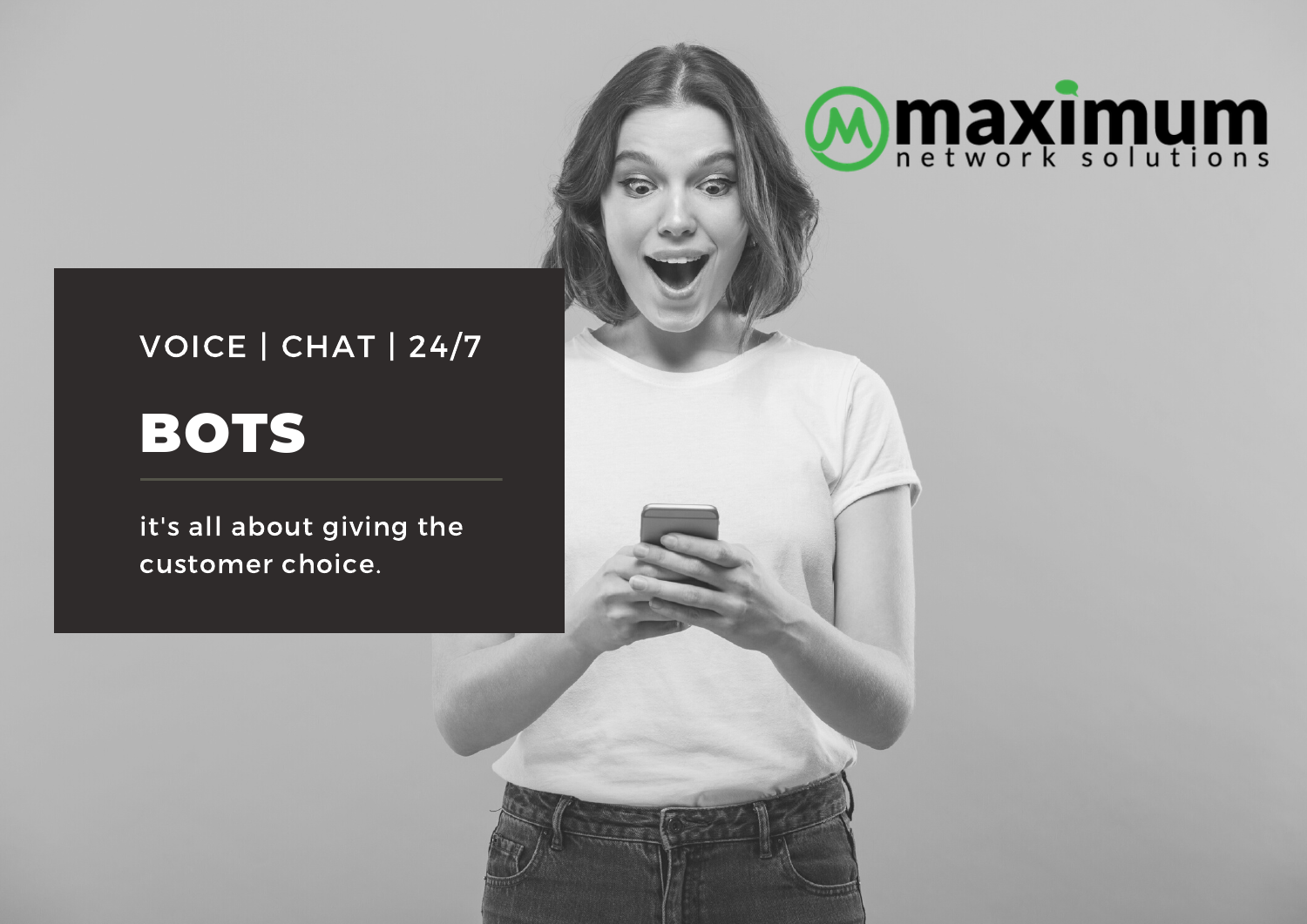

#### **A SEAMLESS EXPERIENCE**

Powered by AI, our highly intelligent bots can handle routine tasks (like answering FAQ's) with ease, reducing the need for customers to spend hours trawling through your website.

## C U S T O M E R **SERVICE**  $24/7$

They're open for business around the clock, so if your customers are awake, so is your customer service. And should the query require that human touch, our bots can intelligently route the customer to a live agent, along with a full transcription of the conversation for full transparency.

Saving time, maximising resource - and delighting your customers with a smart, seamless experience.

In this guide we'll explain all about the key benefits and uses of on bots, so you can see if it is right for you.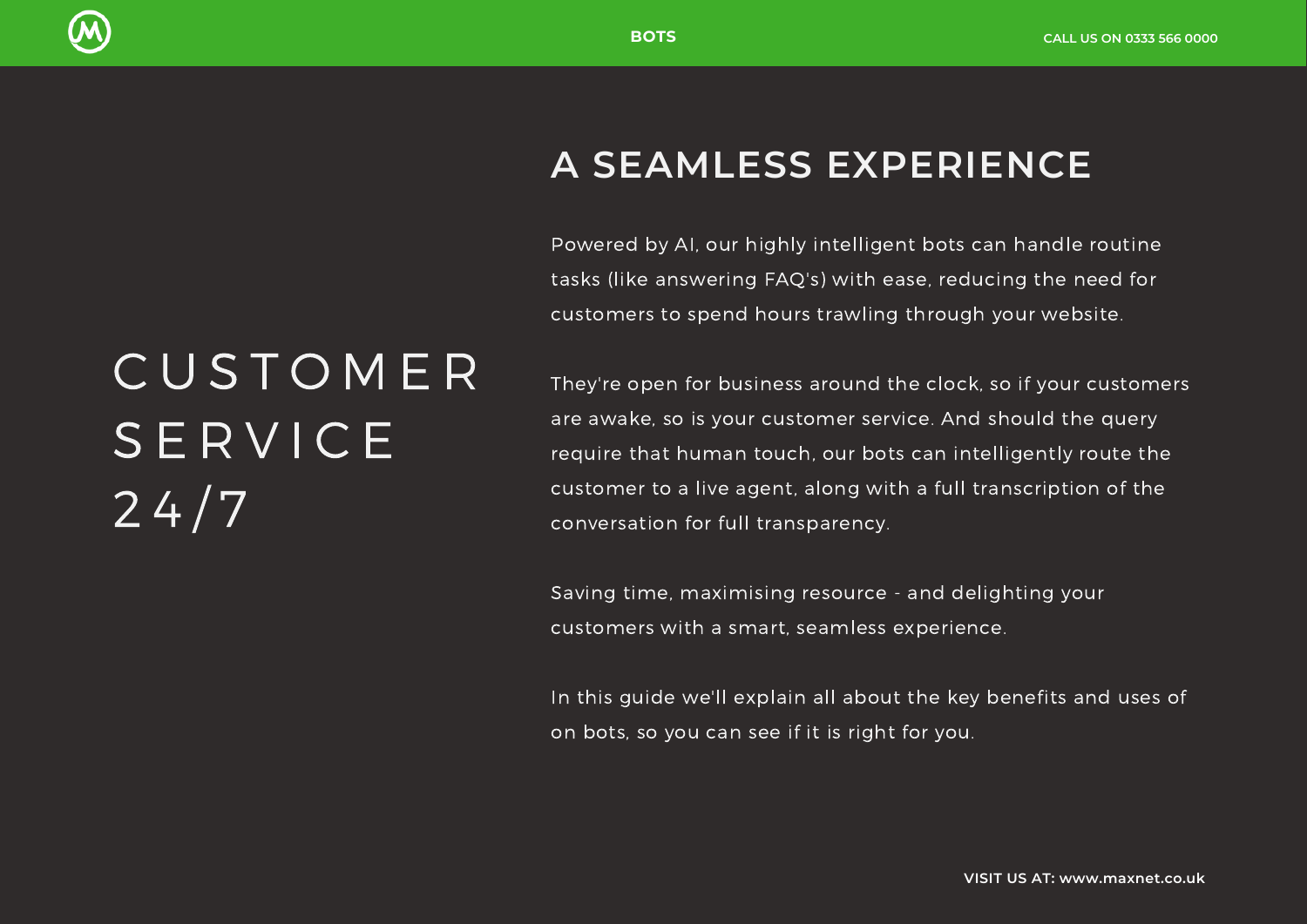



Web bots are the ideal way to answer queries and resolve problems with no human intervention required.

Our bots integrate seamlessly into your existing webpages, contact portals and social channels, like Facebook Messenger.

## GET QUICK A N S W E R S

And if you're worried about compromising on your hard-won brand personality, fear not: we use advanced speech technology that gets smarter with use, so our bots will nail your tone of voice, and **create real connections, time after time.**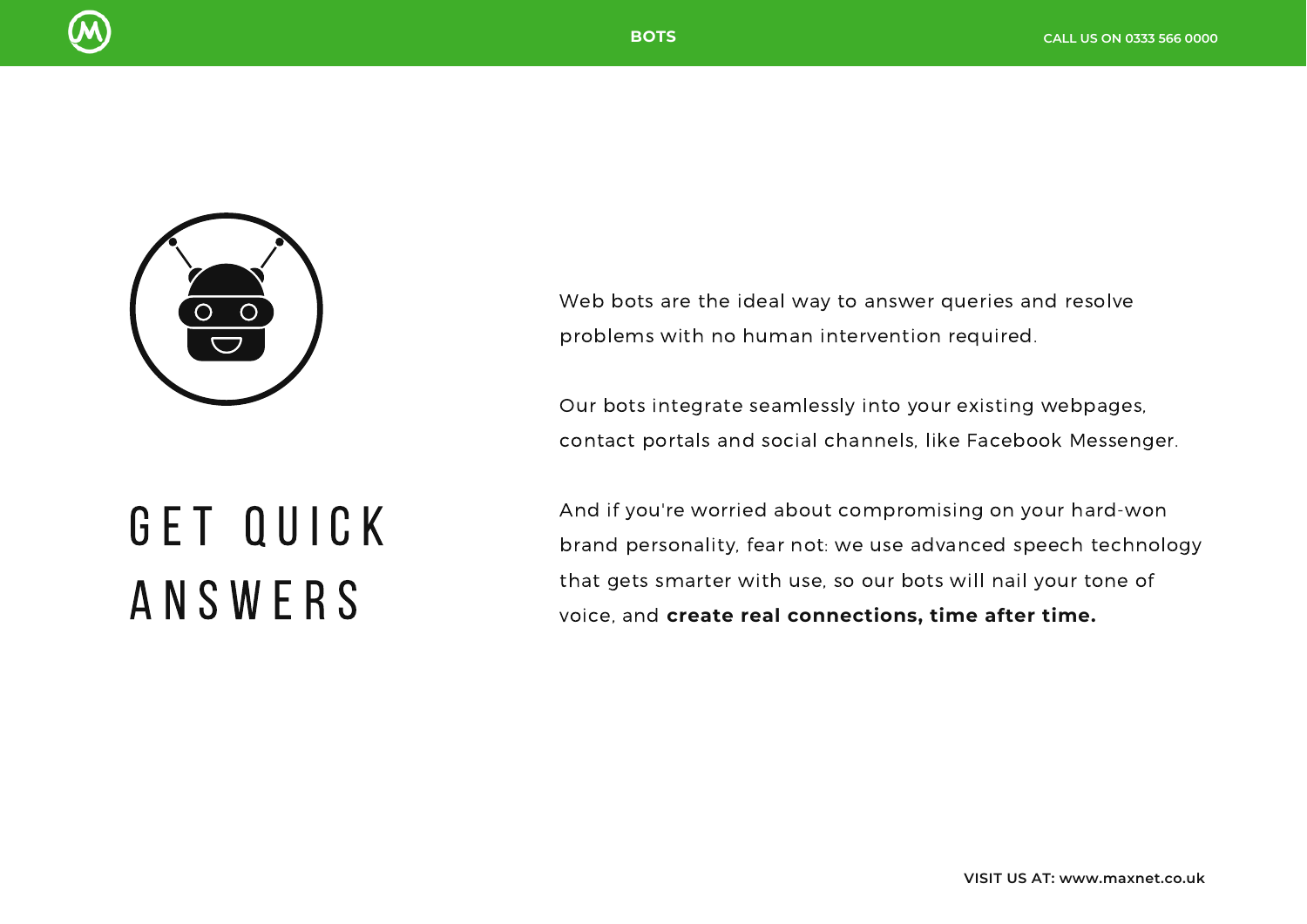



# J U S T U S E Y O U R V O I C E

Built with advanced natural language processing tech, our voice bots interact just like human agents - helping you minimise costs and maximise agent productivity, without damaging the customer experience.

They're highly naturalistic and can accurately convey your brand's personality to ensure a consistent experience.

And it's not just about having conversations: our bots can **monitor and analyse human interactions** to power better performance in the future, too.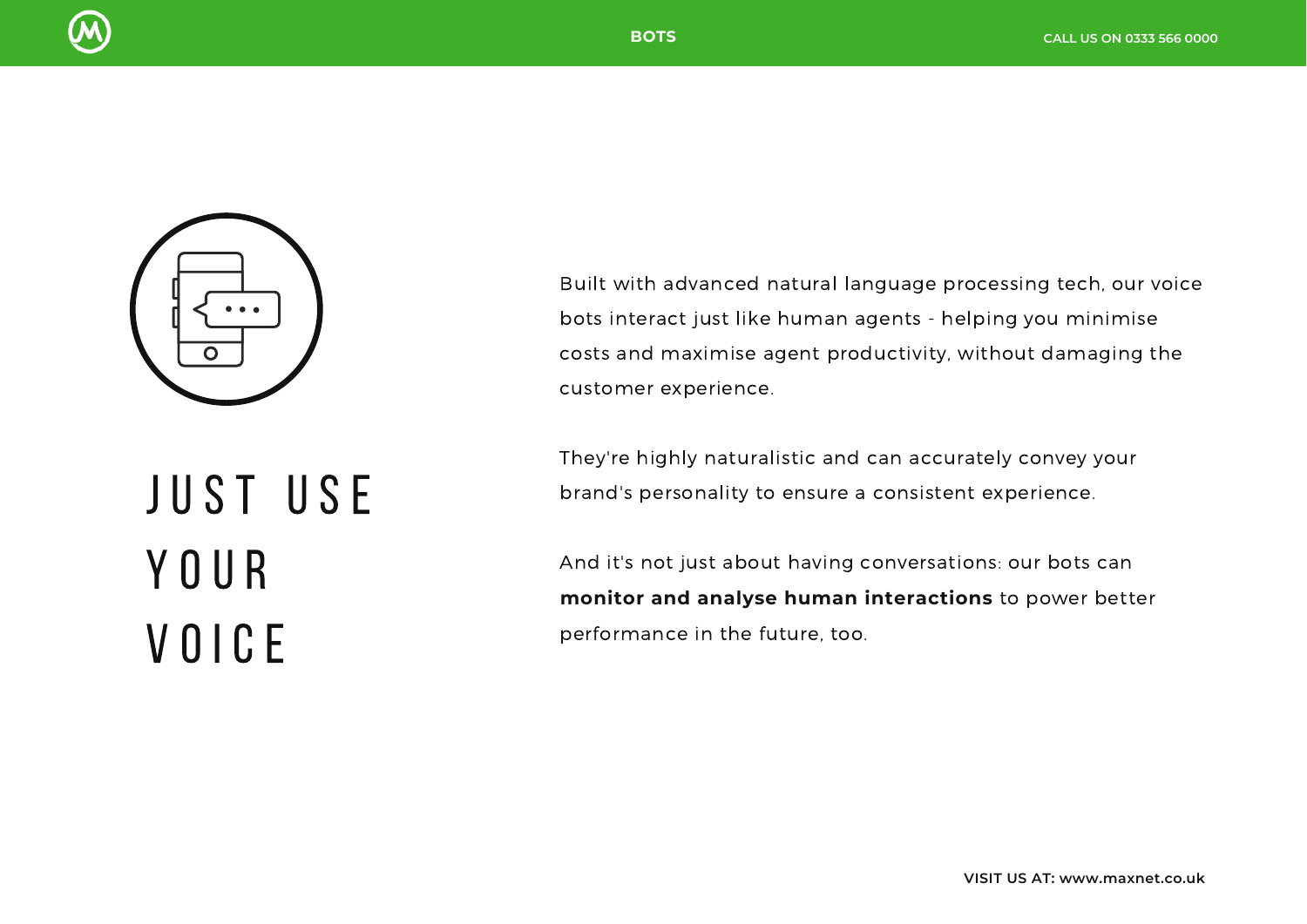



Sensational service is all about choice. So catering for how people want to communicate is key.Some prefer to natter on the phone, while other would rather ping a message. That's why we offer chatbots and voice bots, ensuring you've got every base covered.

Better still, our bots can intelligently route customers to agents that speak their language - ideal for businesses with contact centres and agents around the world, helping to maximise your international resource.

**We hope this short guide gives you ideas to create a fantastic bot for your business. We wish you good luck and every success.**

**If you need help - or simply just don't have the time to create one, we'd be more than happy to build one with you. Give us a call or drop Maxine an email.**

# S W I T C H A B L E & M U L T I - L I N G U A L